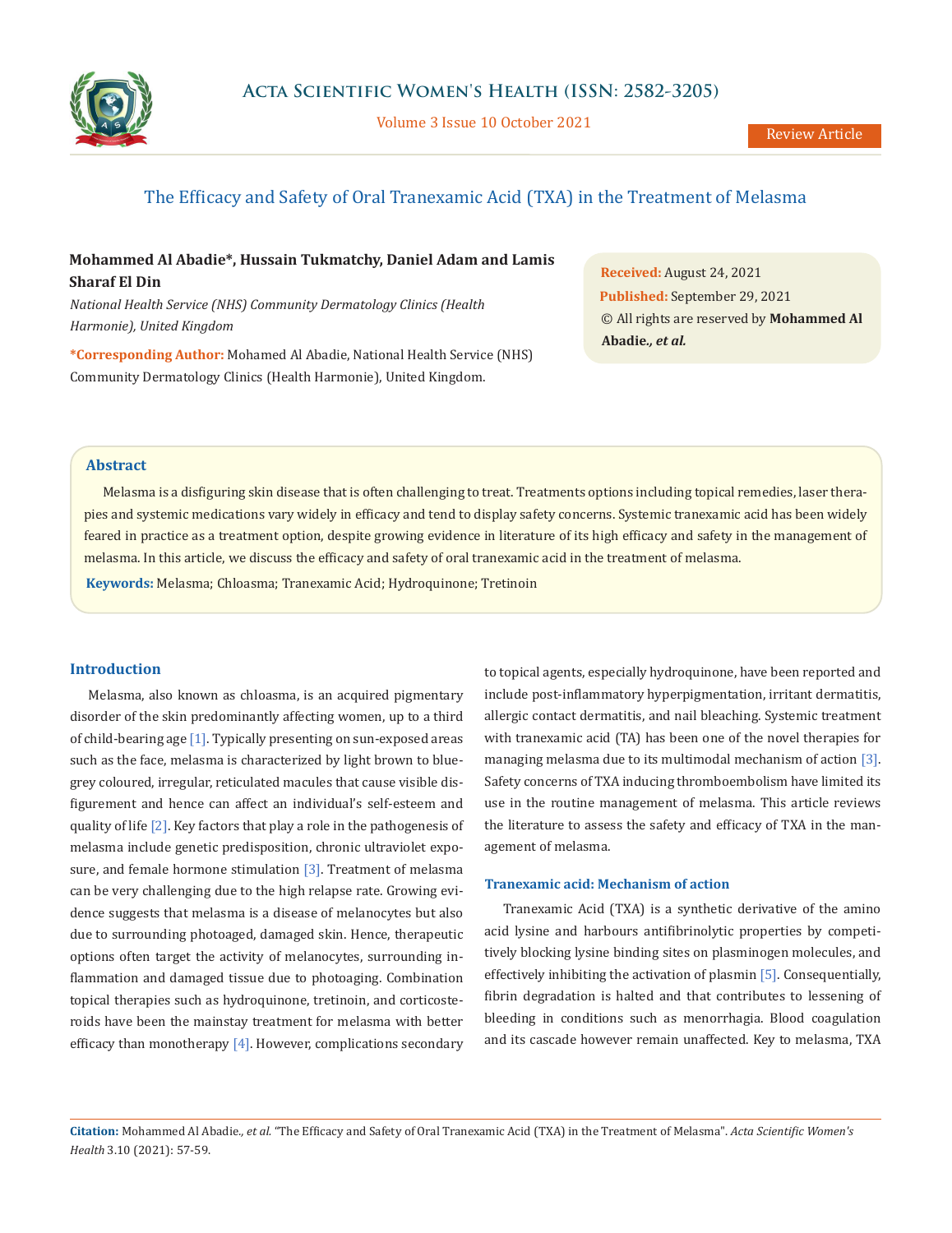has been shown to have properties that inhibit ultraviolet-induced melanogenesis and surrounding neovascularization by disrupting plasmin activity [6]. Na., *et al*. [7] conducted a study of 22 women with melasma and an 8-week course of oral TXA. They demonstrated key histological changes including decreased epidermal pigmentation, mast cell numbers, and numbers of vessels or vascularization. These findings suggest a multimodal function of TXA in the management of melasma, targeting epidermal and dermal factors of melasma such as vascularization and mast cell involvement.

### **Tranexamic acid: Safety**

The safety profile of TA and the risks of adverse effects, especially thromboembolism, have continuously limited its systemic use. According to the electronic medicines compendium (2018), the risk of thromboembolism from systemic TXA use is categorized as rare, which is defined as possibly occurring in at least one in 10,000 to less than one in 1000. Other rare adverse effects include allergic skin reactions and visual disturbances. Meadi., *et al*. [8] reviewed 63,896 Danish women who had taken a course of oral TXA with a median filled prescription of 15g per user. When comparing oral TXA use versus non-use, they reported that the adjusted incidence rate ratios of venous thromboembolism and arterial thrombosis are 4.0 and 1.3 respectively. Crucially, the number needed to harm per five days of treatment with TXA was 78,549, which they concluded was an acceptably high figure. A meta-analysis by Zhang., *et al*. [9] assessed 21 studies that looked at the safety profile of oral TXA in the treatment of melasma. The majority of reported side effects were gastrointestinal symptoms such as heartburn, nausea, and abdominal discomfort. There were some reports of oligomenorrhoea, allergic skin reactions, headache, hypopigmentation and anxiety. No cases of thromboembolism were reported, however. A retrospective study by Lee., *et al*. [10] looked at 561 patients who took oral TXA for the management of melasma. They reported transient adverse effects in 7.1% with the exception of a single case of deep vein thrombosis that was later diagnosed with familial protein S deficiency.

### **Tranexamic acid: Efficacy in melasma**

The use of tranexamic acid to treat melasma was accidentally discovered by Nijo Sadako whilst studying its effect on treating chronic urticaria in the 1970's [11]. Zhang., *et al*. [9] conducted a key meta-analysis of 21 studies, involving 1563 adults randomized in trials of single or adjuvant TXA for the treatment of melasma.

There was statistically significant reductions in Melasma Area and Severity Index (MASI) and Melanin Index (MI) scores. Five of the included studies looked at the effects of oral TXA alone on melasma and showed statistically significant reductions in MASI scores. The daily systemic doses of TXA across all the studies included ranged from 500mg to 700mg. A systematic review by Kaur [12] reviewed 14 studies that studied oral TXA's role in melasma with or without topical adjuncts. Despite using variable TXA doses and course durations, the studies do suggest that oral TXA can be effective in reducing melasma either as single therapy or with topical adjuncts. As an example**,** a 46-year-old female patient was seen in our local community dermatology clinic with 3 years history of mid-facial bilateral hyperpigmented macules consistent with melasma. She normally takes zolmitriptan and propranolol for migraine and levothyroxine for hypothyroidism. She does not have a personal or family history of venous thromboembolism. Figure 1 (left) shows the hyperpigmented macules on both cheeks and also involving the forehead. She tried topical Azelaic acid 20% and Retinoic acid with no noticeable improvement. We prescribed her a 3-month course of TXA 250mg BD. Upon follow up and completion of the course, macules were no longer visible on examination, as evidenced on figure 1 (right). There were no reported side effects or complications [13].



**Figure 1:** Left: Melasma in patient prior to treatment. Right: Patient after 3-month course of oral TXA.

### **Conclusion**

Tranexamic acid is an effective agent in the treatment of melasma, either as stand-alone or adjunct therapy. Serious adverse

**Citation:** Mohammed Al Abadie*., et al.* "The Efficacy and Safety of Oral Tranexamic Acid (TXA) in the Treatment of Melasma". *Acta Scientific Women's Health* 3.10 (2021): 57-59.

58